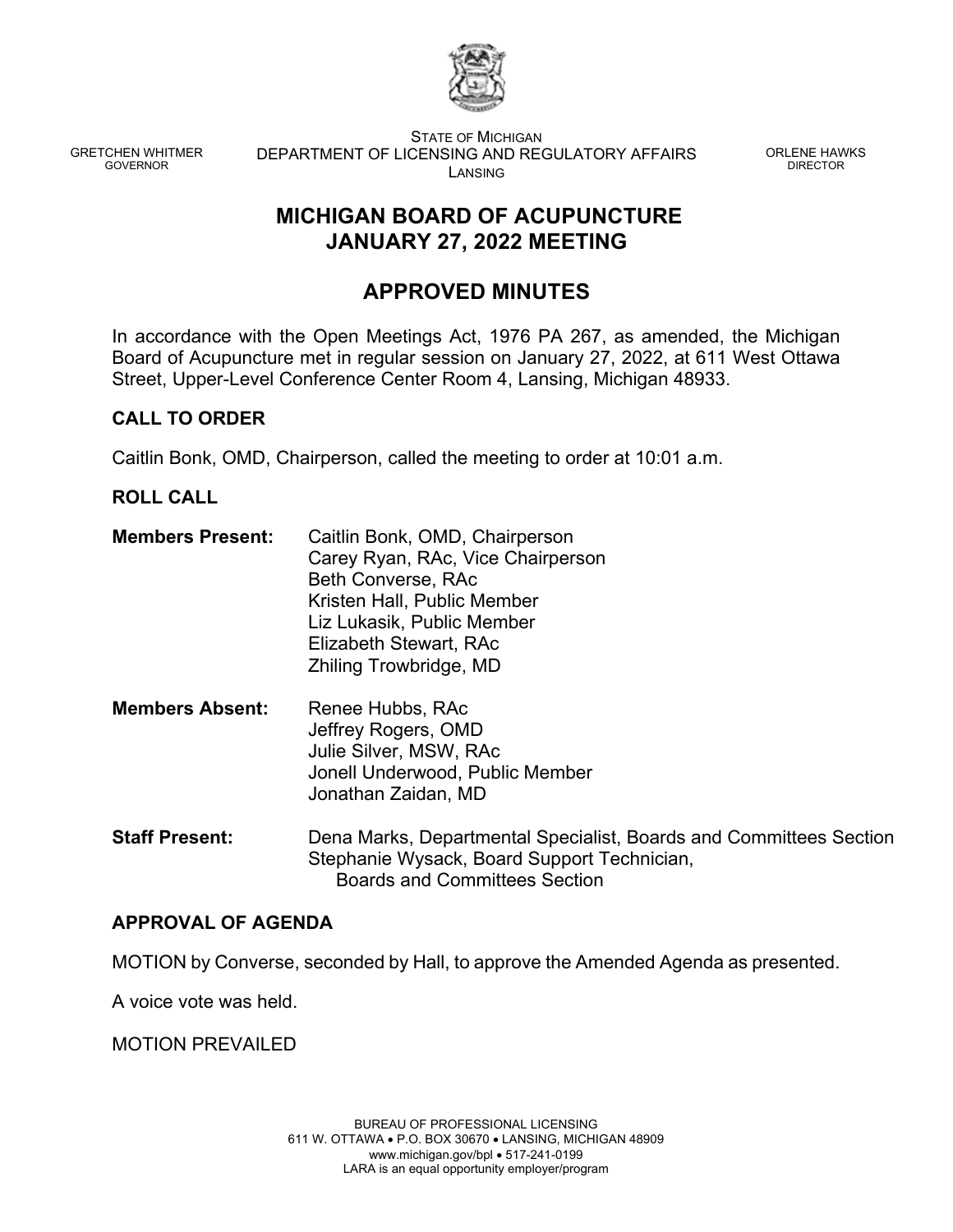Michigan Board of Acupuncture Meeting Minutes January 27, 2022 Page 2 of 4

# **APPROVAL OF MINUTES**

MOTION by Lukasik, seconded Hall, to approve the minutes of the October 28, 2021 meeting minutes as written.

A voice vote was held.

MOTION PREVAILED

# **REGULATORY CONSIDERATIONS**

None

# **OLD BUSINESS**

None

# **NEW BUSINESS**

# **Licensing Review Committee Applicants**

# **Michael Pagani**

MOTION by Converse, seconded by Stewart, to deny the application for licensure.

| A roll call vote was held: | Yeas – Converse, Hall, Lukasik, Stewart, Trowbridge, |
|----------------------------|------------------------------------------------------|
|                            | Ryan, Bonk                                           |
|                            | Navs – None                                          |

# MOTION PREVAILED

# **Molly Sweet**

MOTION by Silver, seconded by Bonk, to approve the application for licensure.

| A roll call vote was held: | Yeas – Converse, Hall, Lukasik, Stewart, Trowbridge, |
|----------------------------|------------------------------------------------------|
|                            | Ryan, Bonk                                           |
|                            | Navs – None                                          |

# MOTION PREVAILED

# **Rules Discussion**

Marks presented the draft rules (Attached). Discussion was held regarding what constitutes a "unique" visit.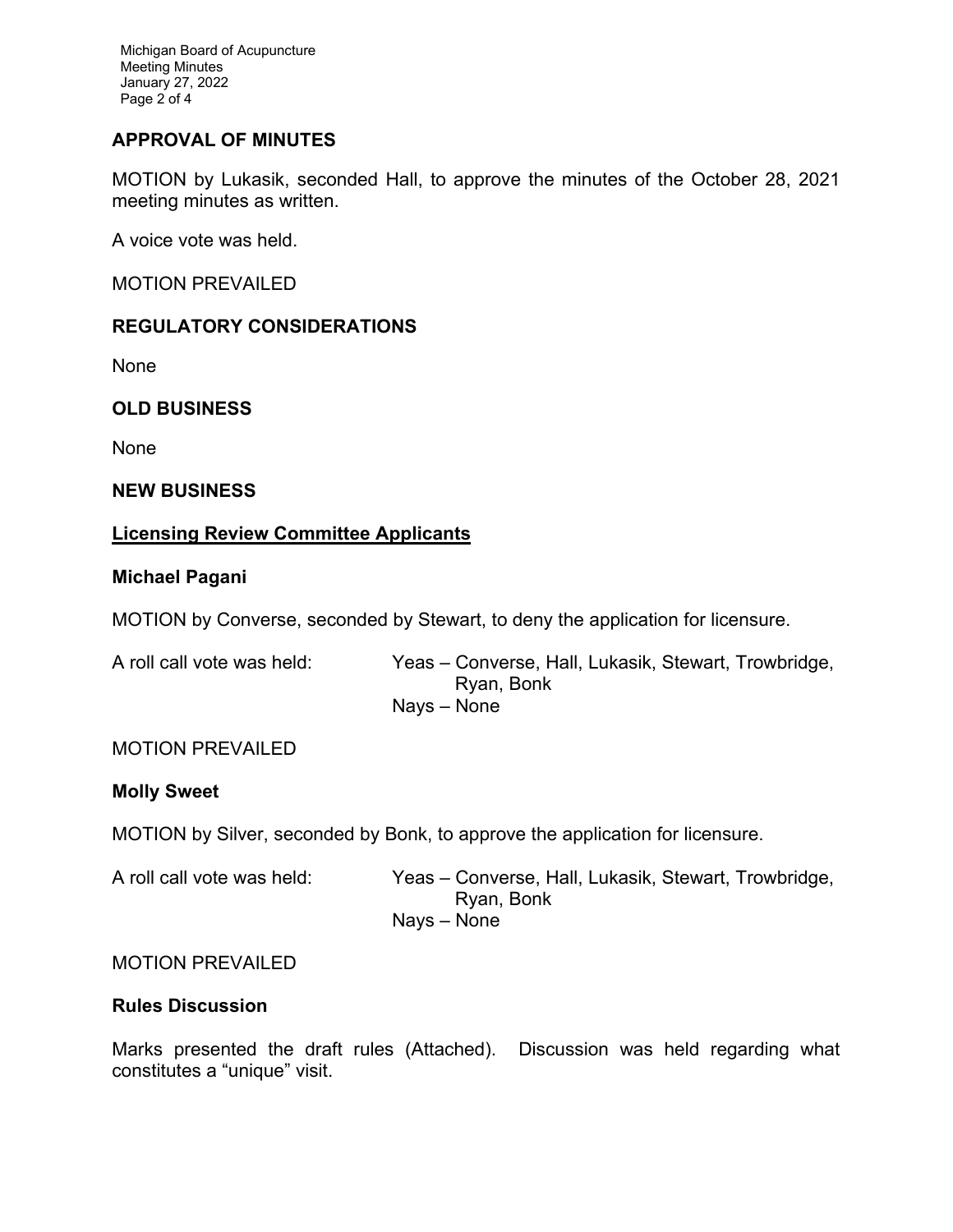Michigan Board of Acupuncture Meeting Minutes January 27, 2022 Page 3 of 4

MOTION by Hall, seconded by Converse, to approve the draft rules as presented and amended today.

A roll call vote was held: Yeas – Converse, Hall, Lukasik, Stewart, Trowbridge, Ryan, Bonk Nays – None

MOTION PREVAILED

# **HPRP Annual Report**

Marks presented the HPRP Executive Summary: October 1, 2020, through September 30, 2021.

#### **Board Resolution**

Marks provided an overview of the Board of Acupuncture Master Resolution.

MOTION by Hall, seconded by Converse, to approve the Board of Acupuncture Master Resolution as presented.

A roll call vote was held: Yeas – Converse, Hall, Lukasik, Stewart, Trowbridge, Ryan, Bonk Nays – None

MOTION PREVAILED

#### **Chair Report**

Bonk thanked the Licensing Review Committee for their work on the two applicants presented at today's meeting. She stated that it was a lot of information to review.

# **Department Update**

Marks explained the process of rules promulgation.

Wysack reminded the board members to check their state email address regularly as it is the source of communication with the Department.

# **PUBLIC COMMENT**

Henry Buchtel with the Michigan Society of Acupuncturists thanked the board members for all their work.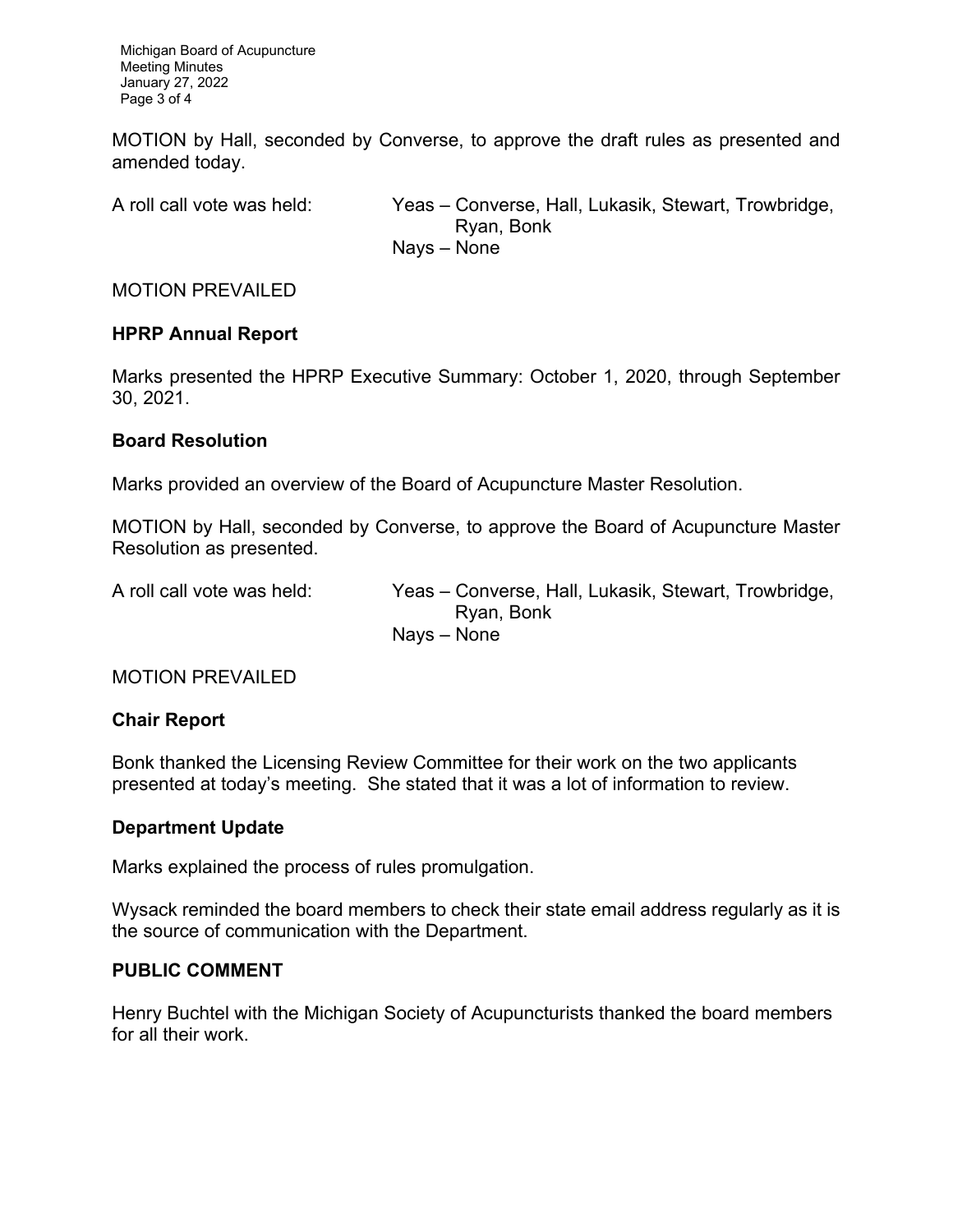Michigan Board of Acupuncture Meeting Minutes January 27, 2022 Page 4 of 4

# **ANNOUNCEMENTS**

The next regularly scheduled meeting will be held April 28, 2022, at 10:00 a.m. at the Ottawa Building, 611 West Ottawa Street, Upper-Level Conference Center Room 4, Lansing, Michigan 48933.

### **ADJOURNMENT**

MOTION by Hall, seconded by Lukasik, to adjourn the meeting at 10:57 a.m.

A voice vote was held.

MOTION PREVAILED

Minutes approved by the Board on April 28, 2022.

Prepared by: Stephanie Wysack, Board Support Technician February 1, 2022 Bureau of Professional Licensing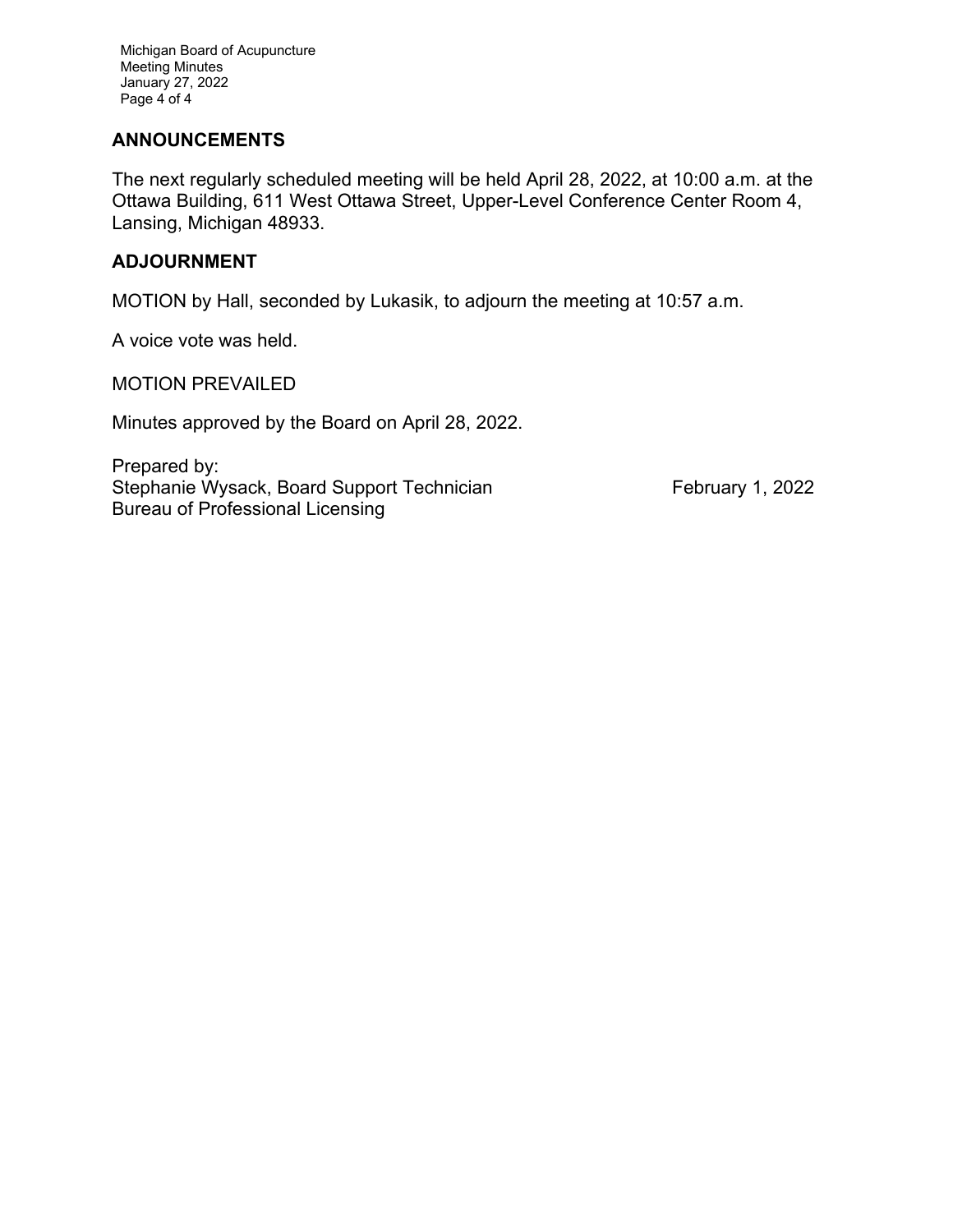# DEPARTMENT OF LICENSING AND REGULATORY AFFAIRS

### DIRECTOR'S OFFICE

#### ACUPUNCTURE – GENERAL RULES

Filed with the secretary of state on

These rules take effect immediately upon filing with the secretary of state unless adopted under section 33, 44, or 45a(9) of the administrative procedures act of 1969, 1969 PA 306, MCL 24.233, 24.244, or 24.245a. Rules adopted under these sections become effective 7 days after filing with the secretary of state.

(By authority conferred on the director of the department of licensing and regulatory affairs by sections 16141, 16145, 16148, 16174, 16201, 16204, 16205, 16287, 16515, 16517, and 16525 of the public health code, 1978 PA 368, MCL 333.16141, 333.16145, 333.16148, 333.16174, 333.16201, 333.16204, 333.16205, 333.16287, 333.16515, 333.16517, and 333.16525 and Executive Reorganization Order Nos. 1991-9, 1996-2, 2003-1, and 2011-4, MCL 338.3501, 445.2001, 445.2011, and 445.2030)

R 338.13001, 338.13002, R 338.13004, R 338.13005, R 338.13006, R 338.13007, R 338.13008, R 338.13010, R 338.13025, R 338.13026, and R 338.13035 of the Michigan Administrative Code are amended, as follows:

# PART 1. GENERAL RULES

R 338.13002 Training standards for identifying victims of human trafficking; requirements.

 Rule 2. (1) Pursuant to section 16148 of the code, MCL 333.16148, an individual seeking licensure or registration or who is licensed or registered shall **have completed** complete training in identifying victims of human trafficking that meets the following standards:

(a) Training content must cover all of the following:

(i) Understanding the types and venues of human trafficking in the United States.

(ii) Identifying victims of human trafficking in health care settings.

(iii) Identifying the warning signs of human trafficking in health care settings for adults and minors.

(iv) Resources for reporting the suspected victims of human trafficking.

(b) Acceptable providers or methods of training include any of the following:

(i) Training offered by a nationally-recognized or state-recognized health-related organization.

(ii) Training offered by, or in conjunction with, a state or federal agency.

(iii) Training obtained in an educational program that has been approved by the board for initial licensure or registration, or by a college or university.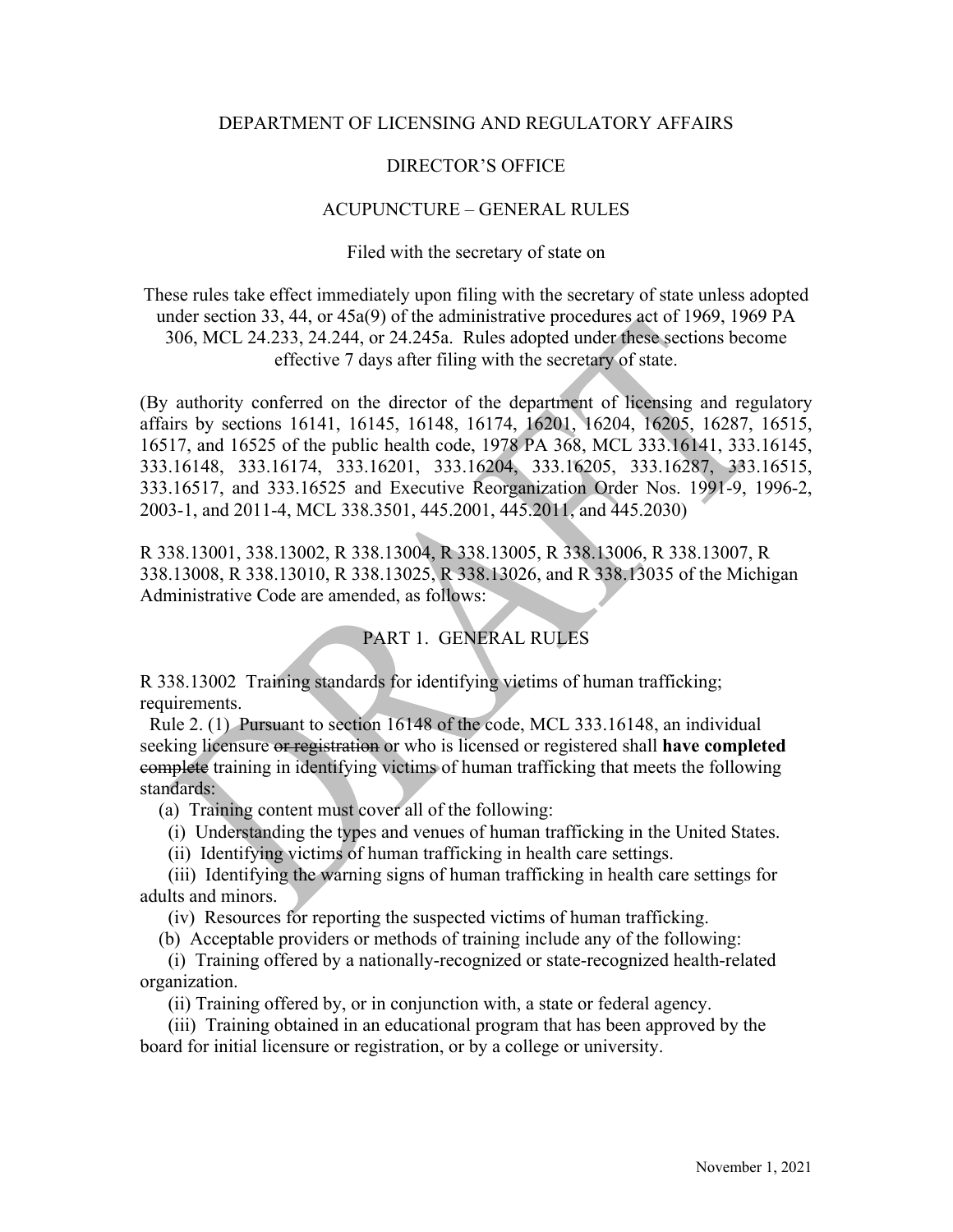(iv) Reading an article related to the identification of victims of human trafficking that meets the requirements of subdivision (a) of this subrule and is published in a peer review journal, health care journal, or professional or scientific journal.

(c) Acceptable modalities of training may include any of the following:

(i) Teleconference or webinar.

(ii) Online presentation.

(iii) Live presentation.

(iv) Printed or electronic media.

(2) The department may select and audit a sample of individuals and request documentation of proof of completion of training. If audited by the department, an individual shall provide an acceptable proof of completion of training, including either of the following:

(a) Proof of completion certificate issued by the training provider that includes the date, provider name, name of training, and individual's name.

(b) A self-certification statement by an individual. The certification statement must include the individual's name and either of the following:

(i) For training completed pursuant to subrule  $(1)(b)(i)$  to  $(iii)$  of this rule, the date, training provider name, and name of training.

(ii) For training completed pursuant to subrule  $(1)(b)(iv)$  of this rule, the title of article, author, publication name of peer review journal, health care journal, or professional or scientific journal, and date, volume, and issue of publication, as applicable.

(3) Pursuant to section 16148 of the code, MCL 333.16148, the requirements specified in subrule (1) of this rule apply to an applicant for license renewal beginning July 2, 2018**,** and to an applicant for initial licensure beginning April 22, 2021.

#### R 338.13004 **Approval and** Adoption **adoption of examinations; approval and adoption** of standards **of competence**.

 Rule 4. **(1) The board approves and adopts the examinations developed, scored, and required for certification by the** The National Certification Commission for Acupuncture and Oriental Medicine's (NCCAOM)**.** 

**(2) The board approves and adopts the NCCAOM** national standards of competence in acupuncture and Oriental medicine as set forth in the document titled, "NCCAOM Certification Handbook," effective January 1, 2019, is approved by the board and adopted by reference in these rules. The document is available for inspection and distribution at the cost of 10 cents per page from the Department of Licensing and Regulatory Affairs, Bureau of Professional Licensing at 611 W. Ottawa St. P.O. Box 30670, Lansing, Michigan 48909 and at no cost from NCCAOM at [www.nccaom.org](http://www.nccaom.org/) or National Certification Commission for Acupuncture and Oriental Medicine, 2025 M. Street NW, Suite 800, Washington, DC 20036.

#### PART 2. LICENSURE

R 338.13005 Licensure of Michigan-registered acupuncturist; requirements. Rule 5. Beginning on the date of promulgation of these rules **April 1, 2021**, and for a period of 36 months following promulgation of these rules **ending March 31, 2024**, the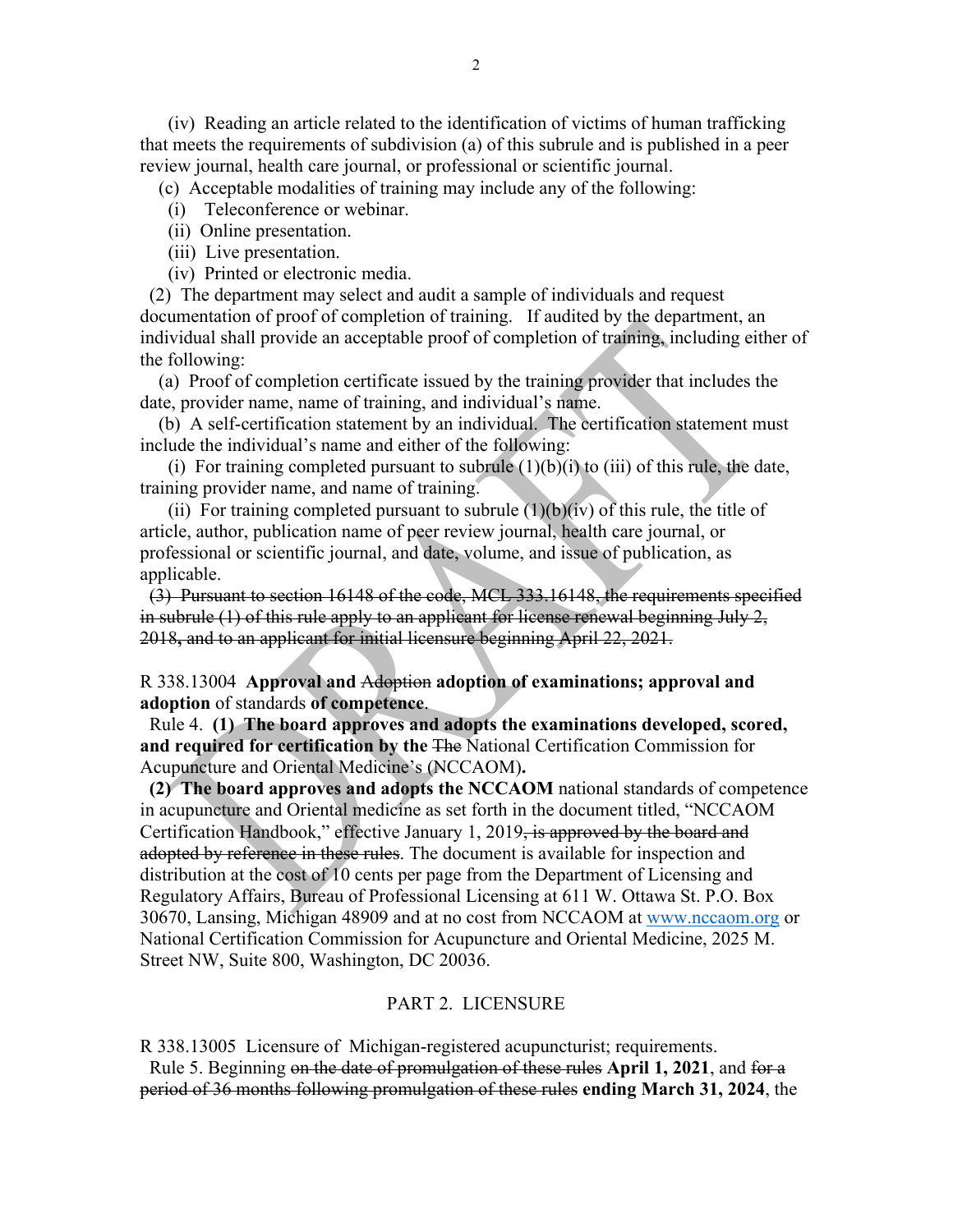department shall issue a license to an applicant who, in addition to meeting all the requirements of the code **and the rules promulgated under the code**, satisfies both of the following:

 (a) Submits a completed application on a form provided by the department, together with the requisite fee.

(b) Is currently registered as an acupuncturist in this state.

R 338.13006 Licensure of non-NCCAOM certified acupuncturist; requirements.

 Rule 6. (1) Beginning on the date of promulgation of these rules **April 1, 2021**, and for a period of 36 months following promulgation of these rules **ending March 31, 2024**, the department shall issue a license to an applicant who, in addition to meeting all the requirements of the code **and the rules promulgated under the code**, submits a completed application on a form provided by the department, together with the requisite fee**, and satisfies both of the following:**.

 **(a) The applicant shall establish that he or she is certified in clean needle technique by the Council of Colleges of Acupuncture and Oriental Medicine.**

 (2)**(b)** The applicant shall demonstrate to the board that he or she has the education, training, and experience required for licensure pursuant to sections 16515 and 16525 of the code, MCL 333.16515 and 333.16525. The applicant shall satisfy all **both** of the following:

 $(a)$ (i) The applicant shall establish that he or she has completed a minimum of 1,245 hours of systematic acupuncture education, as that term is defined in section  $16501(1)(v)$ of the code, MCL 333.16501, by submitting his or her education records, training records, or other verifiable evidence of the applicant's education and training that included live lectures, demonstrations, and supervised clinical training specific to acupuncture.

 (b) The applicant shall establish that he or she is certified in clean needle technique by the Council of Colleges of Acupuncture and Oriental Medicine.

 (c)**(ii)** The applicant shall establish that he or she has provided acupuncture services to an average of 50 or more **unique** patients per year during the 4 years preceding the date of application for licensure by submitting his or her patient records, **and** billing records, or both. The applicant shall ensure that patient confidentiality is protected on every document submitted **by redacting all personal identifying information. A patient's initials or unique patient number shall be used on each document submitted to clearly identify the patient and billing records as belonging to a specific patient.** 

 (3) If documentation submitted pursuant to this rule is in a language other than English, an original, official translation must also be submitted.

R 338.13007 Licensure of NCCAOM-certified applicant; requirements.

 Rule 7. Beginning on the date of promulgation of these rules, the **The** department shall issue a license to an applicant who, in addition to meeting all the requirements of the code **and the rules promulgated under the code**, satisfies both of the following:

 (a) Submits a completed application on a form provided by the department, together with the requisite fee.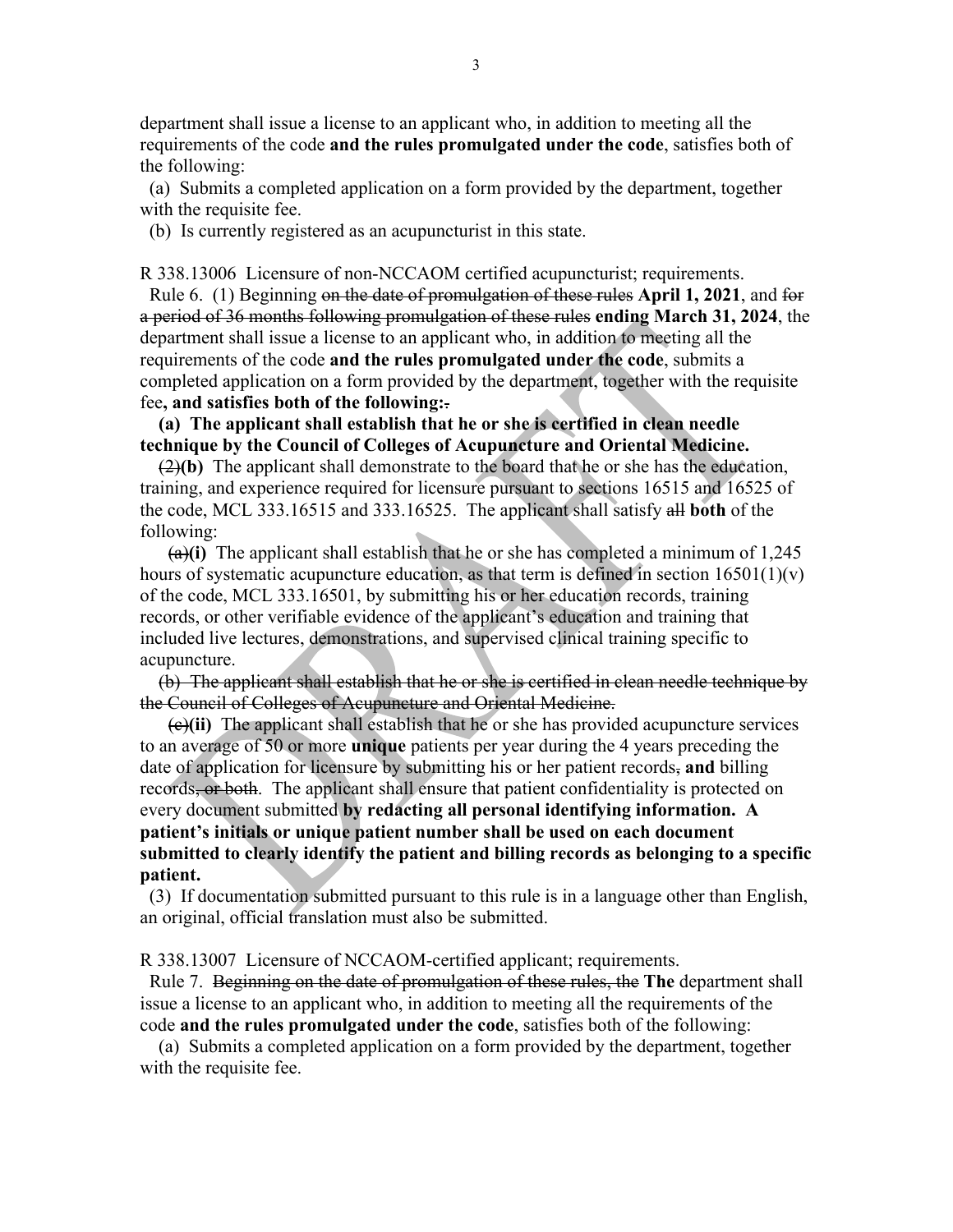(b) Submits proof acceptable to the department that he or she is currently certified by NCCAOM as a Diplomate of Acupuncture or Diplomate of Oriental Medicine.

R 338.13008 Limited License; requirements; restrictions.

 Rule 8. (1) Beginning on the date of promulgation of these rules **April 1, 2021**, and for a period of 36 months following the promulgation of these rules **ending March 31, 2024**, the department shall issue a limited license to an applicant who, in addition to meeting the requirements of the code **and the rules promulgated under the code**, meets all of the following:

 (a) The applicant provides documentation that he or she has been performing acupuncture under the supervision of a physician licensed under part 170 of the code, MCL 333.17001 to 333.17097, or part 175 of the code, MCL 333.17501 to 333.17556, for a minimum of 2 years before March 4, 2020.

 (b) The applicant submits a form provided by the department that contains the name and signature of the supervising physician acknowledging assumption of the supervisory responsibilities under section 16109(2) of the code, MCL 333.16109.

 (c) The applicant holds a license to engage in another health profession as defined in section 16105(2) of the code, MCL 333.16105, at the time of his or her application.

(2) A limited licensee shall comply with all of the following:

 (a) Engage in the practice of acupuncture only under the supervision of the physician identified pursuant to subrule (1)(b) of this rule.

 (b) Notify the department if the physician identified pursuant to subrule (1)(b) of this rule is no longer willing or able to supervise the limited licensee.

 (i) If the supervising physician is no longer willing or able to supervise the limited licensee, the limited licensee shall not provide acupuncture services until a new supervising physician licensed under part 170 or part 175 of the code is secured and the requirements of subrule  $(1)(b)$  of this rule have been met by the new supervising physician and the form, provided by the department, that contains the name and signature of the supervising physician acknowledging assumption of the supervisory responsibilities under section 16109(2) of the code, MCL 333.16109, has been submitted to the department.

 (ii) A limited license cannot be renewed if a supervising physician licensed under part 170 or part 175 of the code is not identified.

 (c) A limited licensee shall not collect payment from an insurer for performing a service that is within the practice of acupuncture.

R 338.13010 Licensure by endorsement; requirements.

 Rule 10. (1) An applicant for an acupuncturist license by endorsement, in addition to meeting all the requirements of the code **and the rules promulgated under the code**, shall submit a completed application on a form provided by the department, together with the requisite fee and satisfy both of the following:

 (a) Demonstrate to the satisfaction of the department that he or she holds an active license or registration in good standing from another state **or a license in good standing from a province of Canada** on the date of filing an application for licensure by endorsement.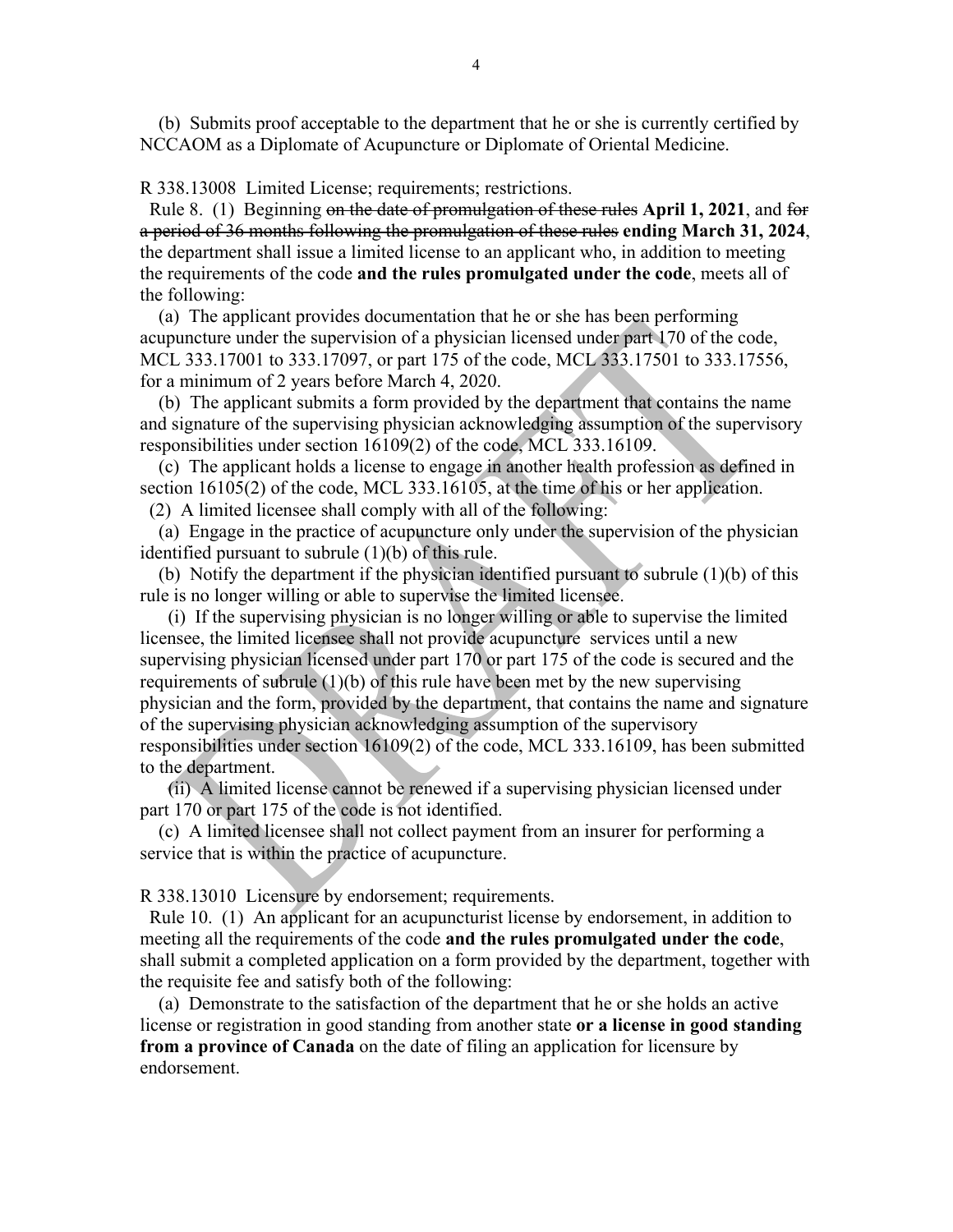(b) Submit proof acceptable to the department that he or she is currently certified by NCCAOM as a Diplomate of Acupuncture or Diplomate of Oriental Medicine.

(2) An **applicant for licensure endorsement shall comply with both of the following:** applicant's license or registration in good standing shall be verified by the licensing or registering agency of each state in which the applicant holds or ever held a license or registration as an acupuncturist. If applicable, verification must include the record of any disciplinary action taken or pending against the applicant.

**(a) Disclose each license, registration, or certification in a health profession or specialty issued by any other state, the United States military, the federal government, or another country on the application form.** 

**(b) Satisfy the requirements of section 16174(2) of the code, MCL 333.16174, which includes verification from the issuing entity showing that disciplinary proceedings are not pending against the applicant and sanctions are not in force at the time of application.**

R 338.13025 Application for relicensure; requirements.

 Rule 25. **(1)** An applicant whose license has lapsed may be relicensed **by satisfying the requirements of the code and the administrative rules promulgated under the code and** upon submission of the appropriate documentation as noted in the table below:

|                                            | $(1)$ (a) For an acupuncturist who has let his | Lapsed      | Lapsed more  |
|--------------------------------------------|------------------------------------------------|-------------|--------------|
| or her Michigan license lapse              |                                                | $0-3$ years | than 3 years |
| and is currently licensed or registered in |                                                |             |              |
|                                            | another state or province of Canada.           |             |              |
| $\overline{a}(i)$                          | Submits a completed application on             |             | $\sqrt{}$    |
|                                            | a form provided by the department,             |             |              |
|                                            | together with the required fee.                |             |              |
| $\left(\mathbf{\Theta}\right)$             | Establishes that he or she is of good          |             | $\sqrt{}$    |
| (ii)                                       | moral character as defined under               |             |              |
|                                            | sections 1 to 7 of 1974 PA 381,                |             |              |
|                                            | MCL 338.41 to 338.47.                          |             |              |
| $\left(e\right)$                           | Submits<br>fingerprints<br>as required         |             | $\sqrt{}$    |
| (iii)                                      | under section $16174(3)$ of the code,          |             |              |
|                                            | MCL 333.16174(3).                              |             |              |
| (d)                                        | Submits proof of having completed              | $\sqrt{}$   | V            |
| (iv)                                       | 30 hours of continuing education in            |             |              |
|                                            | compliance with R 338.13026 and R              |             |              |
|                                            | 338.13028 within the 2-year period             |             |              |
|                                            | immediately<br>preceding<br>the                |             |              |
|                                            | application for relicensure.                   |             |              |
| (e)                                        | An applicant who is or has ever                | $\sqrt{}$   | V            |
| (v)                                        | been licensed, registered, or                  |             |              |
| certified in a health profession or        |                                                |             |              |
|                                            | specialty by any other state, the              |             |              |
|                                            | United States military, the federal            |             |              |
|                                            | government, or another country,                |             |              |
|                                            | shall do both of the following:                |             |              |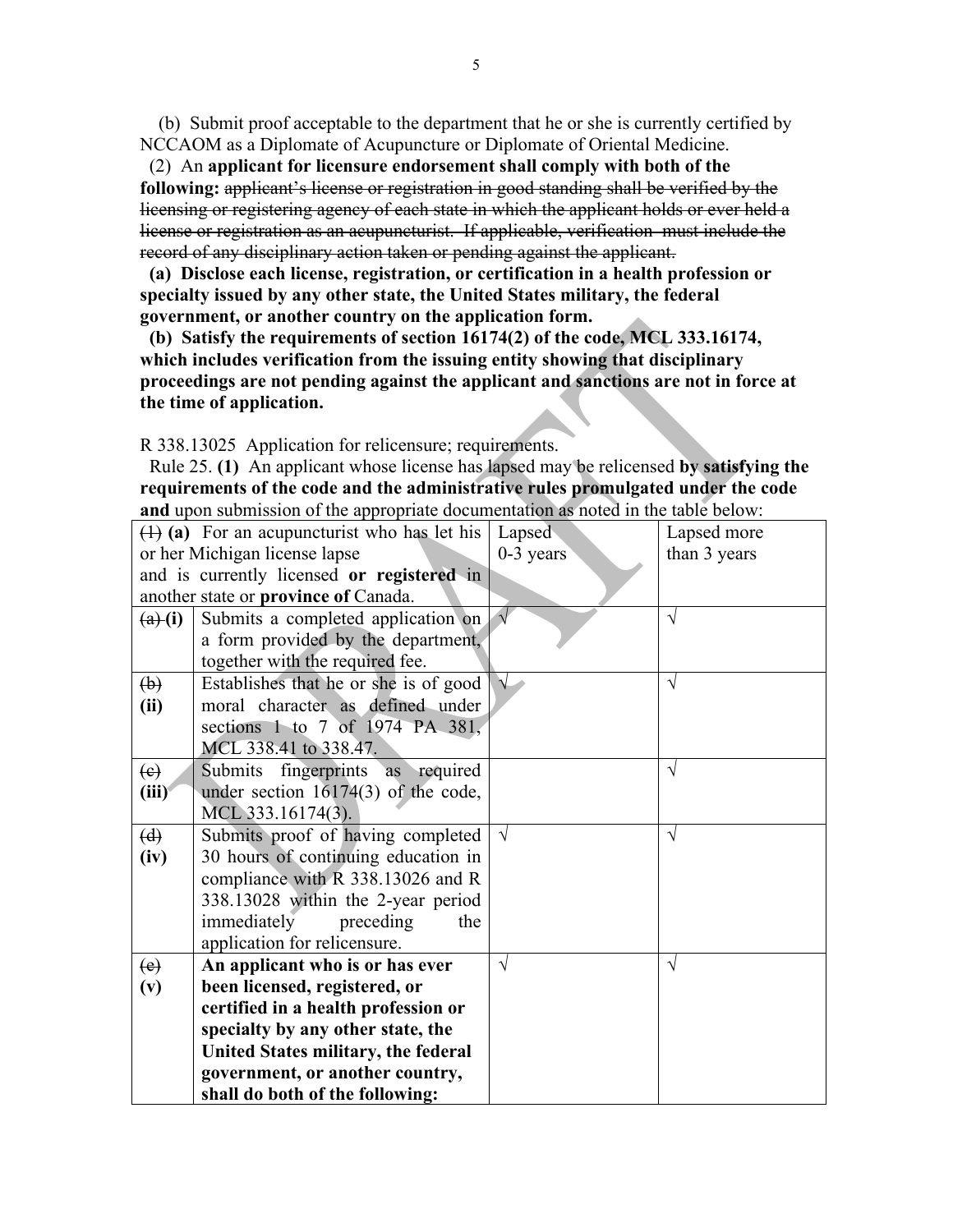|                               | (A) Disclose each license,                      |             |              |
|-------------------------------|-------------------------------------------------|-------------|--------------|
|                               | registration, or certification on the           |             |              |
|                               | application form.                               |             |              |
|                               | (B) Satisfy the requirements of                 |             |              |
|                               | section 16174(2) of the code, MCL               |             |              |
|                               | 333.16174, which includes                       |             |              |
|                               | verification from the issuing entity            |             |              |
|                               | showing that disciplinary                       |             |              |
|                               | proceedings are not pending                     |             |              |
|                               | against the applicant and sanctions             |             |              |
|                               | are not in force at the time of                 |             |              |
|                               | application.                                    |             |              |
|                               | $(2)$ (b) For an acupuncturist who has let his  | Lapsed      | Lapsed more  |
|                               | or her Michigan license lapse and is not        | $0-3$ years | than 3 years |
|                               | currently licensed or registered in another     |             |              |
|                               | state or province of Canada.                    |             |              |
| $\left(\mathbf{a}\right)$ (i) | Submits a completed application on a            | $\sqrt{ }$  | $\sqrt{}$    |
|                               | form provided by the department,                |             |              |
|                               | together with the required fee.                 |             |              |
| $\biguplus$                   | Establishes that he or she is of good           | $\sqrt{}$   | $\sqrt{}$    |
| (ii)                          | moral character as defined under                |             |              |
|                               | sections 1 to 7 of 1974 PA 381, MCL             |             |              |
|                               | 338.41 to 338.47.                               |             |              |
|                               |                                                 |             |              |
|                               |                                                 |             |              |
| (e)                           | Submits<br>fingerprints<br>required<br>as       |             | $\sqrt{}$    |
| (iii)                         | under section $16174(3)$ of the code,           |             |              |
|                               | MCL 333.16174(3).                               |             |              |
| (d)                           | Submits proof of having completed               |             | $\sqrt{}$    |
| (iv)                          | 30 hours of continuing education in             |             |              |
|                               | compliance with R 338.13026 and R               |             |              |
|                               | 338.13028 within the 2-year period              |             |              |
|                               | immediately<br>preceding<br>the                 |             |              |
|                               | application for relicensure.                    |             |              |
| $\left(e\right)$              | Possesses<br>valid<br>current<br>and<br>a.      |             | $\sqrt{ }$   |
| (v)                           | <b>NCCAOM</b><br>certification<br>as<br>a       |             |              |
|                               | Diplomate<br>of<br>Acupuncture<br><sub>or</sub> |             |              |
|                               | Diplomate of Oriental Medicine.                 |             |              |
| $\bigoplus$                   | An applicant who is or has ever                 | $\sqrt{ }$  | $\sqrt{ }$   |
| (vi)                          | been licensed, registered, or                   |             |              |
|                               | certified in a health profession or             |             |              |
|                               | specialty by any other state, the               |             |              |
|                               | United States military, the federal             |             |              |
|                               | government, or another country,                 |             |              |
|                               | shall do both of the following:                 |             |              |
|                               | (A) Disclose each license,                      |             |              |
|                               | registration, or certification on the           |             |              |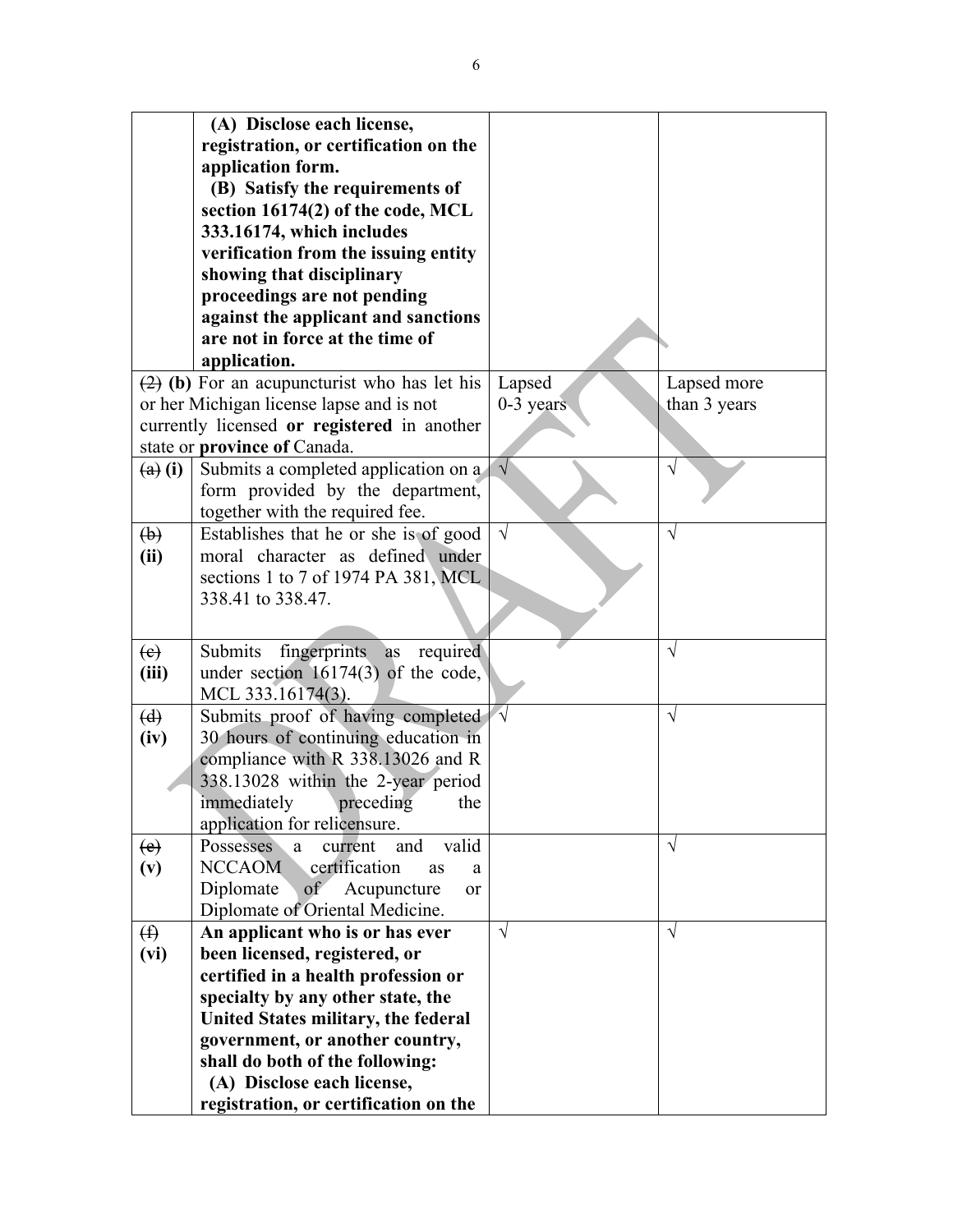| application form.                    |  |
|--------------------------------------|--|
| (B) Satisfy the requirements of      |  |
| section 16174(2) of the code, MCL    |  |
| 333.16174, which includes            |  |
| verification from the issuing entity |  |
| showing that disciplinary            |  |
| proceedings are not pending          |  |
| against the applicant and sanctions  |  |
| are not in force at the time of      |  |
| application.                         |  |

 **(2) If relicensure is granted and it is determined that a sanction has been imposed by another state, the United States military, the federal government, or another country, the disciplinary subcommittee may impose appropriate sanctions under section 16174(5) of the code, MCL 333.16174.**

# PART 3. LICENSE RENEWAL, LIMITED LICENSE RENEWAL, AND CONTINUING EDUCATION

R 338.13026 Renewal of acupuncturist license; renewal of limited license; requirements; limitations; waiver request.

 Rule 26. (1) Pursuant to section 16517 of the code, MCL 333.16517, an applicant for renewal of a license or limited license, who has been licensed for the 2-year period immediately preceding the expiration date of the license, shall **satisfy the requirements of the Public Health Code General Rules, R 338.7001 to R 338.7005, and** accumulate 30 hours of continuing education related to the practice of acupuncture and approved by the board, pursuant to these rules, during the 2 years before the expiration date of the license.

(2) An applicant for renewal of a license or a limited license shall accumulate at least 5 hours of the required hours of continuing education in pain and symptom management related to the practice of acupuncture during each license cycle pursuant to sections 16204(2) and 16517(2) of the code, MCL 333.16204 and 333.16517.

 (3) An applicant for renewal of a limited license, in addition to meeting the requirements of subrules (1) and (2) of this rule, shall meet all of the following:

 (a) Pursuant to section 16517(3) of the code, MCL 333.16517, the applicant shall hold an active license to engage in another health profession, as defined in section 16105 of the code, MCL 333.16105, at the time of his or her application, and as a condition of renewal of his or her limited license.

 (b) The applicant shall accumulate the continuing education credits required in subrules (1) and (2) of this rule in addition to any continuing education credits accumulated for the purpose of renewing his or her other health professional license.

 (c) The applicant shall submit a form, provided by the department, that contains the name and signature of his or her supervising physician acknowledging that the physician provided the supervisory responsibilities required under section 16109(2) of the code, MCL 333.16109, during the previous license cycle and agreeing to provide those supervisory responsibilities during the next license cycle.